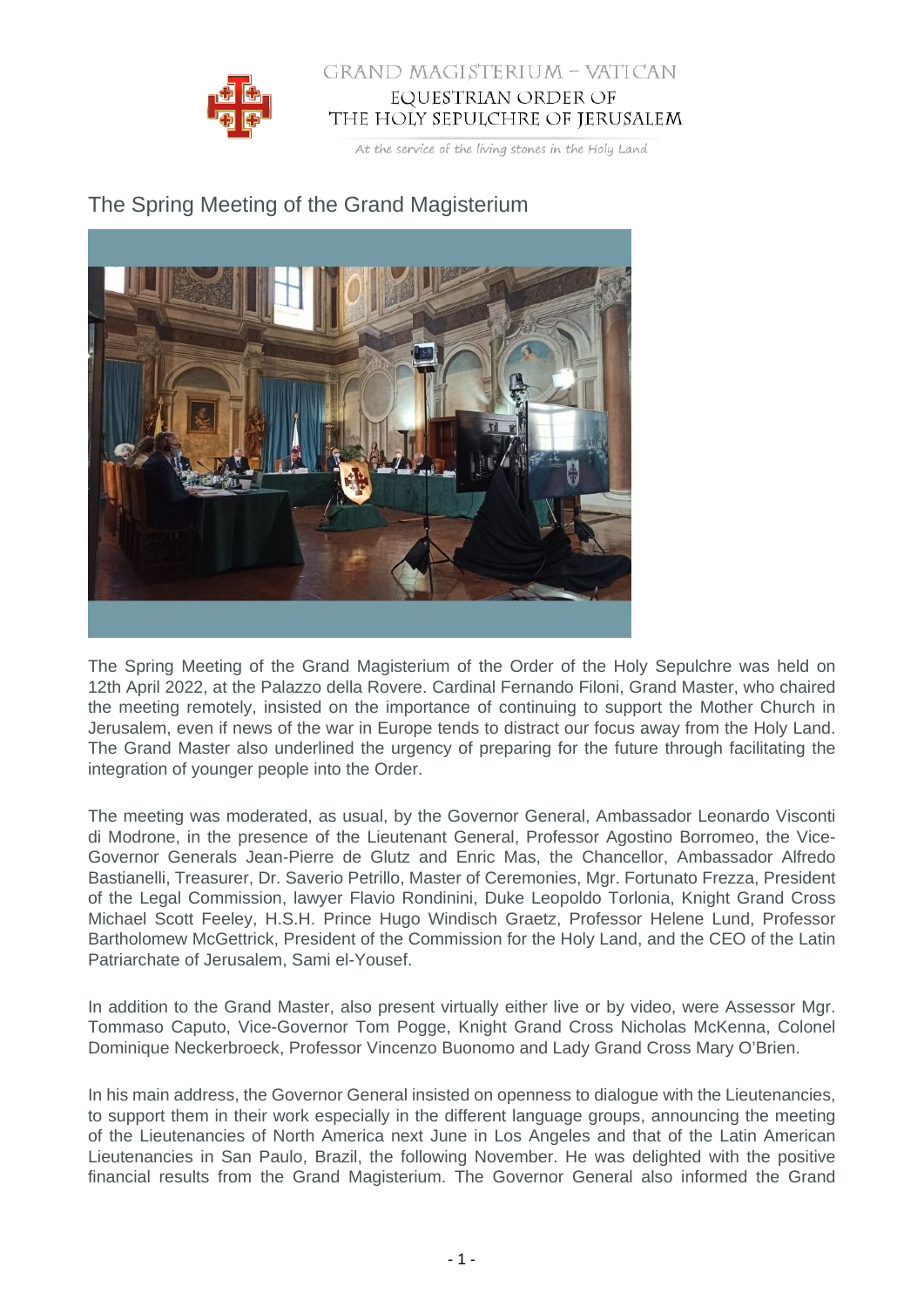Magisterium about the work to draft the new internal Regulations of the Order, as well as the progress of the renovation works at the Palazzo della Rovere.

The members then listened to a recorded video message from the Latin Patriarch of Jerusalem, Archbishop. Pierbattista Pizzaballa, warmly thanking the Order for its continued support and looking to the future with hope. For his part, the Lieutenant General announced the conclusion of the vital work of the Saint-Jean-Baptist Foundation, whose mission was to save the University of Madaba, in Jordan, from running a deficit. The final balance sheet for 2021 was then presented by Dr. Petrillo and approved, closing with a surplus of 1,236,524.47 Euros, almost entirely offsetting the deficit of 1,397,729 Euros from the previous year caused by expenses relating to the solidarity made necessary by the Covid 19 crisis.

In his very comprehensive report, the administrative director of the Latin Patriarchate showed how the Order's donations made it possible to help more than 20,000 people in difficulty during the pandemic, to pay some 2,000 employees of the diocese of the Holy Land, thus supporting many families, and creating jobs for young people, especially in Palestine and Gaza. He welcomed the enthusiasm shown by the Lieutenancies for small projects with a social and educational dimension.

The President of the Commission for the Holy Land, Bart Mc Gettrick, back from Jerusalem, wanted to testify to the high socio-political tension and despair that the local population would experience if the Order were not there to keep the torch of hope alight.

Chancellor Bastianelli, for his part, reiterated the Grand Master's words concerning the young people of the Order, proposing the constitution of an international network of young members, which could be led from Rome, to encourage local initiatives that would help rejuvenate the institution.

Vice-Governors De Glutz, Pogge and Mas opened a debate with their speeches on the various questions raised during the talks, including that of the training of future members. On the same theme, the Grand Master, in his conclusions, emphasised the role that Priors and Grand Priors in the Lieutenancies play in the initial and the ongoing formation of Knights and Dames, a need to which he has been firmly committed in recent months through his spiritual teachings disseminated by the Order's various communication channels. He welcomed the resumption of pilgrimages to the Holy Land, first and foremost the one he will make from 9th to 14th May and which will be marked by his solemn entry into the Holy Sepulchre.

(April 2022)

Sami El-Yousef updates members of the Grand Magisterium on current events from the Holy Land